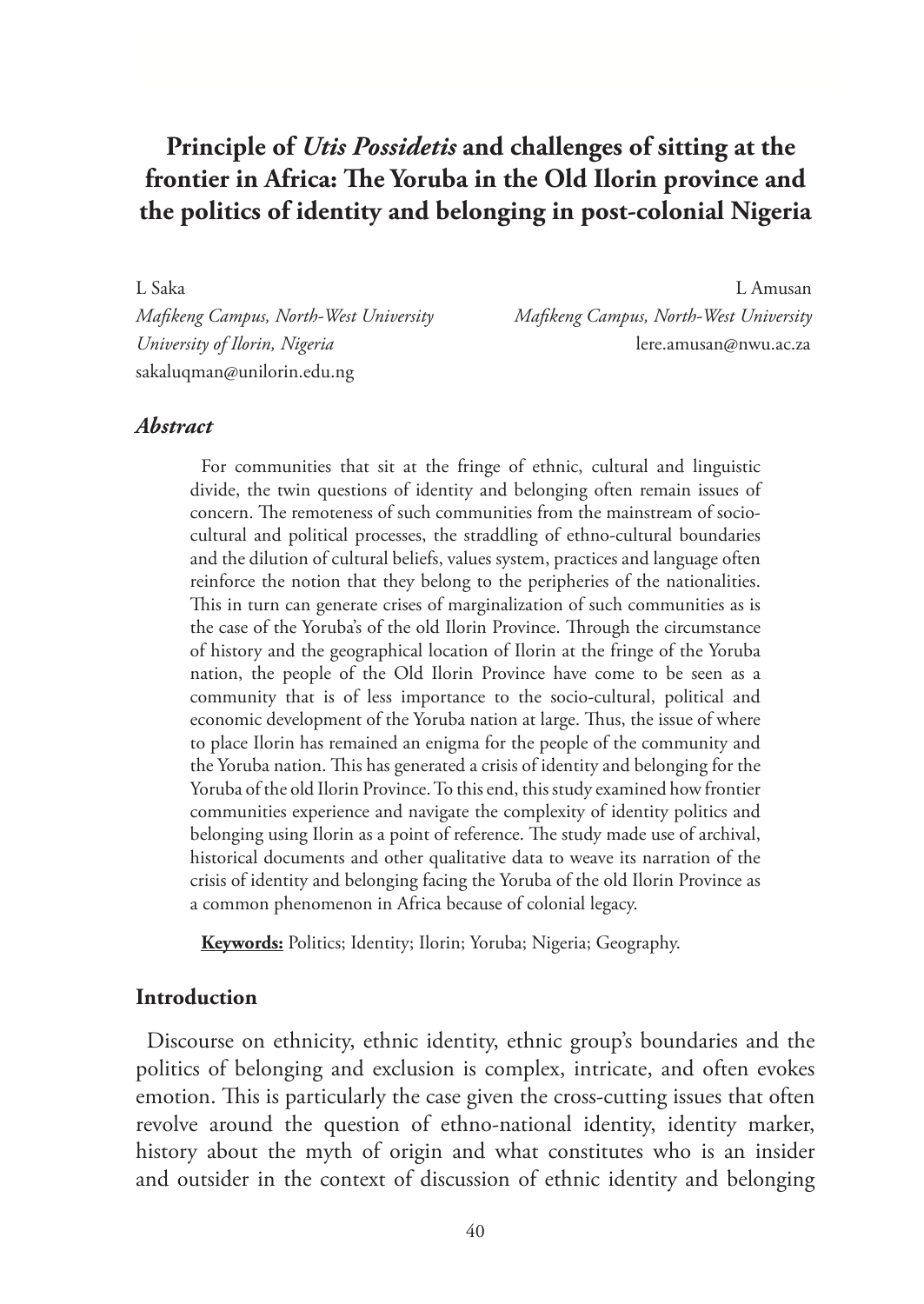in contemporary time. This is as a result of merging people of different languages, culture, orientation and background together, irrespective of the shortcomings entrenched in such arrangement. To make matters worse, the principle of *utis possidetis*<sup>1</sup> that was adopted hook, line and sinker by the defunct Organisation of African Unity (OAU), carried on by the African Union (AU) has further perpetuated this problem.<sup>2</sup> The complexity and the challenges are made more daunting particularly for communities that sit at the frontier of ethno-linguistic and cultural boundaries. For communities that sit at the cross-road of ethno-linguistic and cultural boundaries, the question of identity and belonging is not only complex and daunting but is also vexing.

This is largely because of two main factors. The first is the remoteness and detachment of such communities from the mainstream of identity construction and reconstruction within the main groups in which they claim affiliation. The second factor relates to the fact that their location at the frontier does expose them to cultural values, beliefs and practices from other ethno-linguistic and cultural groups. This often results in the dilution of cultural values and practices and thus makes such communities at the fringe to become a melting point of culture and practices. While the notion of being a melting point can be maximally employed for the development of such communities as it creates opportunities for such communities to tap from the multiple cultural values and practices, it can also create its own peculiar challenges. The most potent of such problems especially within the context of the contentious politics of identity, belonging and attendant resource allocation and/or distribution is the fact that it can generate a crisis of marginalization and exclusion.

The feeling of marginalization can manifest in many forms, the most significant being cultural and political. Cultural marginalization manifests itself through the relegation of frontier communities in the discourse on the construction and reconstruction of group identity, while political marginalization can manifest itself through the relegation of frontier communities in the discourse on distribution of resources inclusive of political power. These forms of marginalization often lead to a feeling of exclusion for members of communities at the frontier of ethnic boundaries. While the notion of

<sup>1</sup> A principle that was developed in 1810 in the Spanish Latin American states where it was agreed that the inherited colonial boundary should be observed so as to avoid political instability and cultural irredentism that currently plague Africa. For more detail on this, see DM Ahmed, *Boundaries and secession in Africa and International Law: Challenging Uti Possidetis* (Cambridge, Cmbridge University Press, 2015).

<sup>2</sup> L Amusan, "Boundary demarcation and delimitation in Africa: Sources of economic underdevelopment, political instability and migration challenges", *Transylvanian Review*, XXVI(24), 2018, pp. 6519-6527.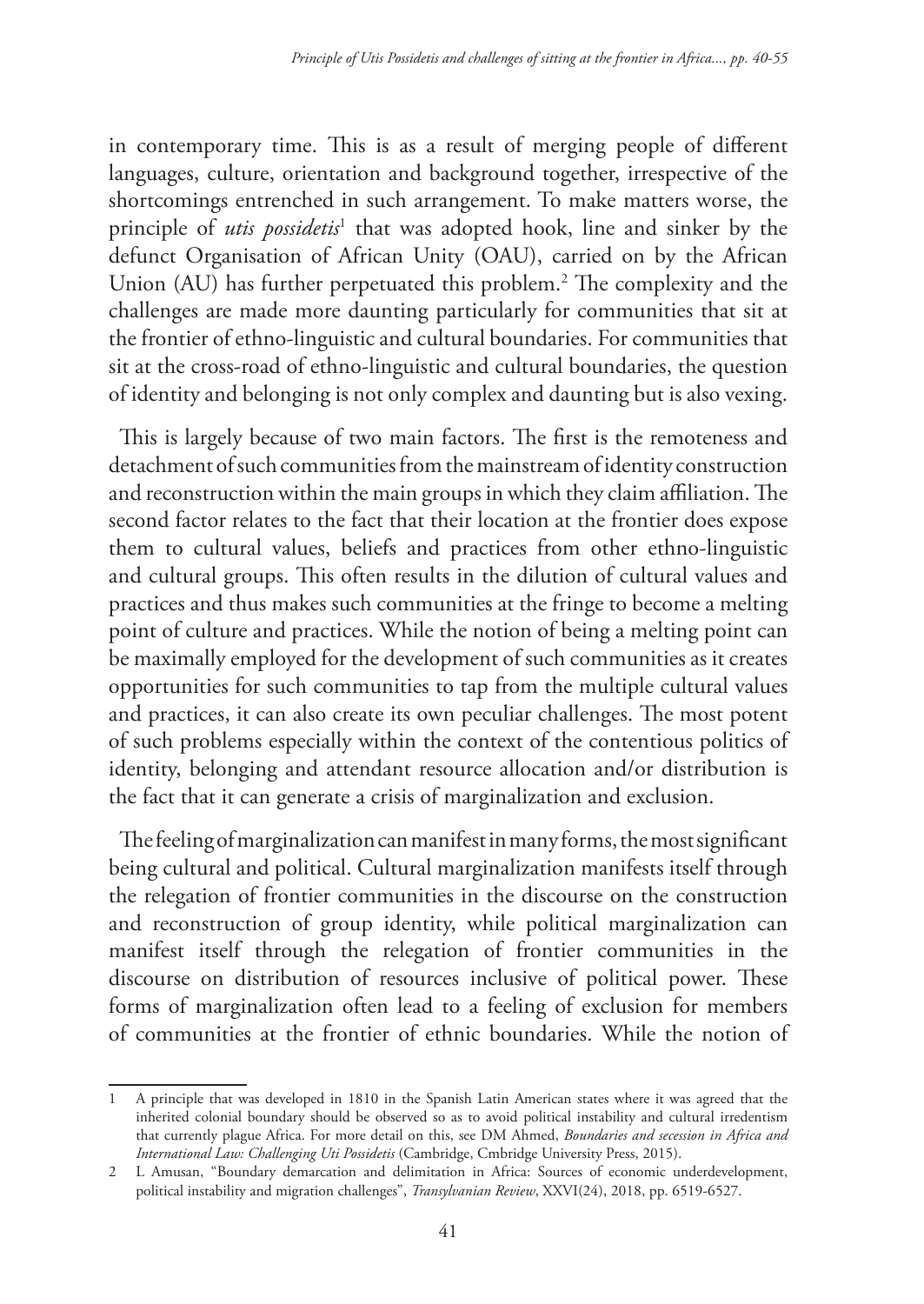social exclusion can be a subject of perception, it is also important to note that exclusion for communities at the frontier of ethnic boundaries can also be real. This becomes a particularly serious problem for communities at the frontier of group boundary because of the fact that ethnic boundary canalizes social life and entails a complex organization of behaviour and social relations.<sup>3</sup> Thus, it is within the context of social relations (cultural reproduction and allocation of political resources) that the feeling of marginalization clearly manifests itself for frontier communities.

The scenario above epitomises the case of the Yoruba people in the old Ilorin Province, in the old Northern region of Nigeria. Through the circumstance of history and the geographical location of Ilorin at the fringe of the Yoruba nation, the people of the Old Ilorin Province have come to be seen as a community that is of less importance to the socio-cultural, political and economic development of the Yoruba nation at large.<sup>4</sup> Though geographically placed in the old Northern region and continued to be regarded as part of Northern Nigeria, as a result of colonial authorities demarcation of internal political borders of modern Nigeria, however, the 'Northerness' of Ilorin within the context of Northern Nigeria political/power matrix can be said to be conditional and subject to the vagaries of political calculation of the power elite in Northern Nigeria. Thus, the issue of where to place Ilorin remains an enigma for the people of the community, the Yoruba nation and Northern Nigeria political establishment. This has generated a crisis of identity and belonging for the Yoruba of the old Ilorin Province. To this end, this study examined how frontier communities experience and navigate the complexity of identity politics and belonging using Ilorin as point of reference. The study made use of secondary documents (historical) and other qualitative data to weave its narration of the crisis of identity and belonging facing the Yoruba of the old Ilorin Province.

### **Frontier; frontier communities and the question of identity**

A scholarly study of frontier and the process of development of frontier community as it relates to the evolution of culture, values and system of socio-political organization is growing. The approach to the examination of

<sup>3</sup> M Lamont, V Molnar, "The study of boundaries in the social sciences", *Annual Review of Sociology*, 28, 2002, pp. 169; F Barth (ed.), *Ethnic groups and boundaries: The social organization of cultural differences* (London, Allen and Unwin, 1969), p. 15.

<sup>4</sup> AA Usman, *The Yoruba frontier: A regional history of community formation, experience, and changes in West Africa* (Durham, NC, Carolina Academic Press, 2012), p. 19.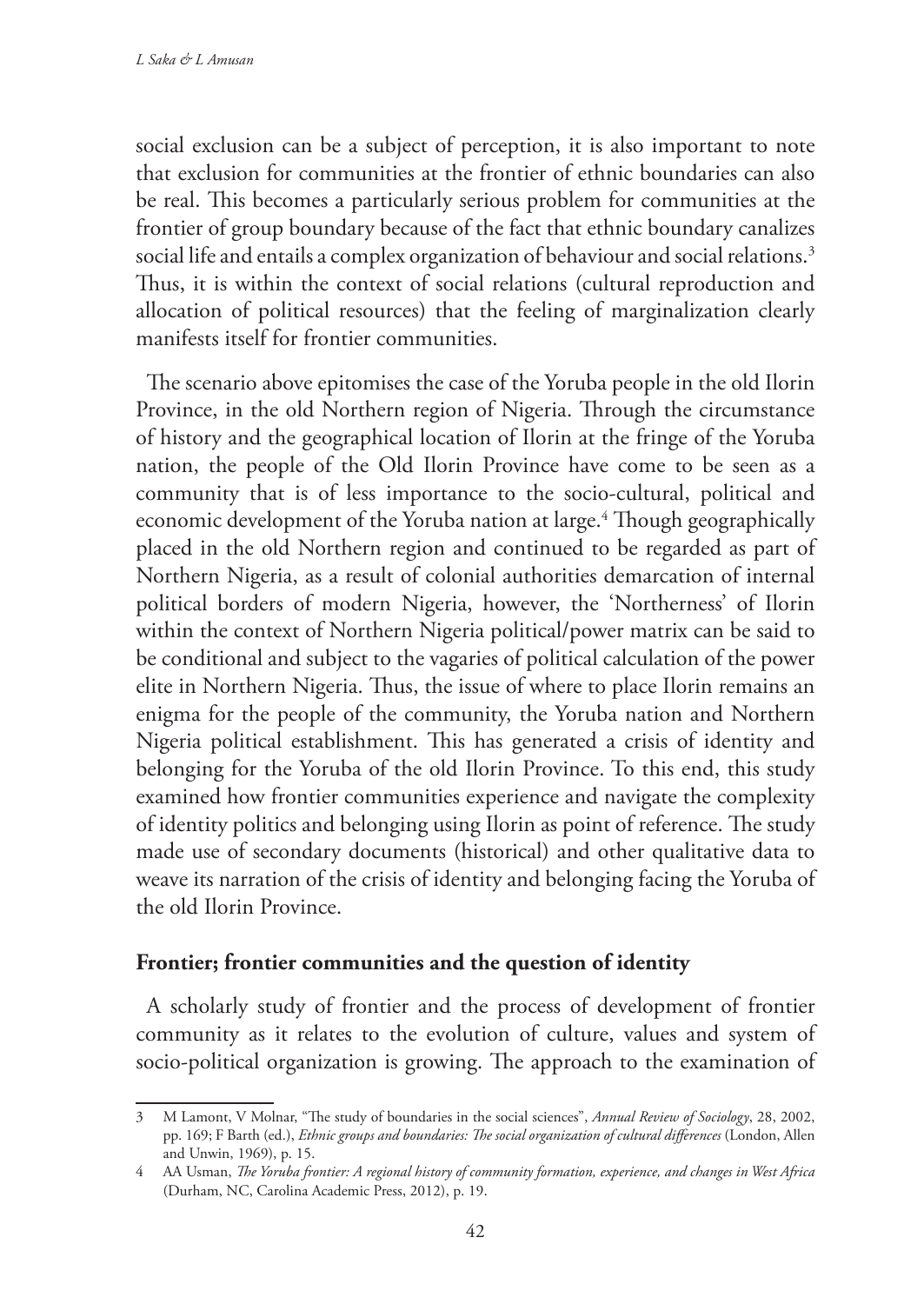what constitutes frontier is changing and frontier phenomena are increasingly becoming studies from different periods, geographical regions, and disciplines. Arising therefrom, scholars in various disciplines have examined and are treating the concept of frontier and analysing issues and factors that combine to shape the evolution of frontier in geographical, cultural, socio-economics and political contexts.<sup>5</sup>

It is now being acknowledged that societies throughout the ages have been formed, shaped and transformed significantly in relation to their frontiers.**<sup>6</sup>** In the study on the making of frontier communities and issues that have shaped them across time, particular attention has been given to the issues of diffusion and ethnicity. The issues of acculturation and cultural assimilation have also been given consideration given that group interaction at the frontiers of cultural societies entails exchange of ideas, adoption of values and mixing of practices. Within the context of studying frontiers, attention has also been paid to the nature of power relations that take place in the process of diffusion and how this impacted on the notion of ethnicity especially as it relates to the problems of belonging and exclusion.

Like most frontier communities, migration constitutes an important factor in the narration of the history of Northern Yoruba frontier. While migration is significant in the historical narration of the formation of frontier communities, however, Oyelaran and Shaw and Daniels,**<sup>7</sup>** note that as it concern Okun and Igbomina, there might not have been strong archaeological evidence to support the position that earlier occupation of these two Yoruba Northern frontier communities was by people that can traced their descent to Ile Ife and Old Oyo Oyo. This then means that there is the likely possibility of some level of autochthonous population as early settlers in most of the communities that later became important settlements in the Northern

<sup>5</sup> For details on what constitutes a frontier and the dimensions it entails please see; G Gavrilis, *The dynamics of interstate boundaries* (Cambridge, Cambridge University Press, 2008); BJ Parker, "Toward an understanding of borderland processes", *American Antiquity* 71(1), 2006, pp. 77-100; RM Eaton, "Three overlapping frontiers in early Modern Bengal: Religious, agrarian, imperial", BJ Parker, L Rodseth (eds.), *Untaming the frontier in Anthropology, Archaeology, and History* (Tucson, University of Arizona Press, 2005), pp. 52-82; K Schubert, "Frontier languages, language boundaries", M Rösler & T Wendl (ed.), *Frontiers and borderlands: Anthropological perspectives* (Frankfurt, Peter Lang, 1999), pp. 201-209; DK Flynn, "'We are the border': Identity, exchange, and the state along the Benin-Nigeria border", *American Ethnologist*, 24(2), 1997, pp. 311-330; M Anderson, *Frontiers: Territory and state formation in the modern world* (Cambridge, Polity Press, 1996); AI Asiwaju, "The concept of frontier in the setting of states in Pre-colonial Africa", *Presence Africaine*, 127-128, 1983, pp. 43-49.

<sup>6</sup> AA Usman, *The Yoruba frontier...*, p. 4.

<sup>7</sup> P Oyelaran, "Early settlement and archaeological sequence of the Northeast Yorubaland", *African Archaeological Review,* 15(1), 1998, pp. 65-79; T Shaw & SGH Daniels, "Excavations at Iwo Eleru, Ondo State, Nigeria", *West African Journal of Archaeology,* 14, 1984, pp. 1-26.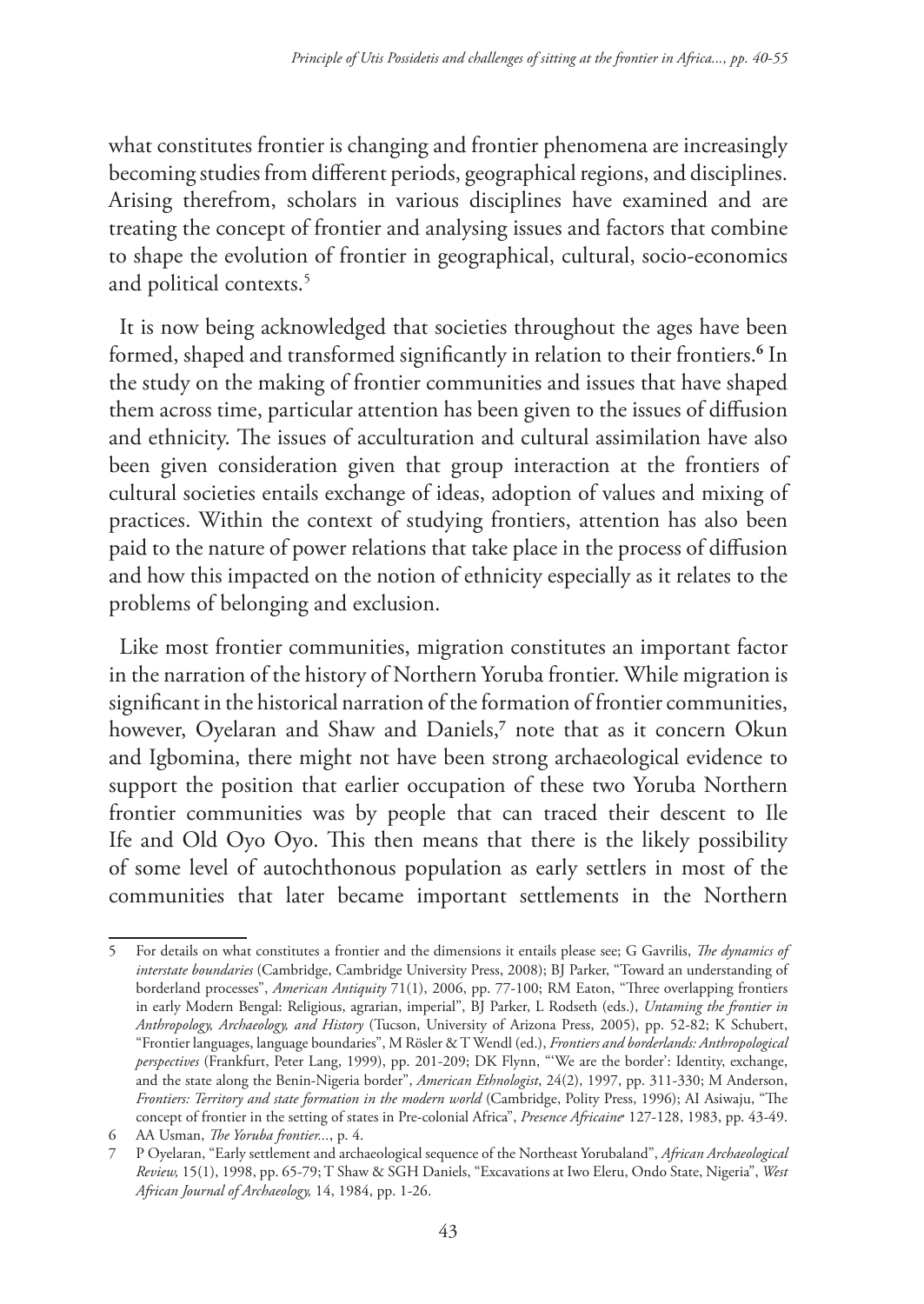frontier of the Yoruba nation. This particular position holds true for Ilorin, as an important frontier community in the northernmost fringe of Yorubaland. This position notwithstanding, it is still important to reiterate the fact that as frontier communities the injection of, interaction and relationship with external elements (peoples, ideas, values) remain very strong influence in the development of frontier communities, the shaping of their history and identity.8

In the examination of the process of the making of frontier communities and the interaction of peoples on such frontiers, Barth argued that such interaction at the frontier between different ethnic groups does not lead to the weakening or elimination of ethnic boundaries. As Barth opined that such interaction often strengthens ethnic differences as the individual population groups involved strive to maintain their identities within this context of cultural exchange and economic interdependence.9 However, Barth's approach has raised some issues. One of those important issues is that since the focus was on the boundaries between groups rather than the traits of various ethnic groups, his study leaves the question of how such boundaries are maintained despite the flow of cultural materials across them.<sup>10</sup> Another important issue especially as it relates to the nature of frontier communities with reference to Ilorin on the northwest frontier of Yoruba land, has to do with the adoption of the Yoruba language, names and other cultural values by the Fulani that held and wielded political control in Ilorin as a result of the establishment of the Emirate system after the routing of Aare Afonja, while political allegiance is directed to the caliphate in Gwandu. Also of significance is how political control is maintained through the deft deployment of diplomacy, dispersal of power and authority through the institution of Balogun paying particular attention to inclusion of the important cultural groups in Ilorin (Yoruba, Fulani and Hausa).

### **The Yoruba nation and the making of Ilorin as a frontier community**

Yoruba homeland with it centre of gravity in post-colonial South-western Nigeria, extends over a large expanse of landmass with diverse geographical features. From the coastal city of Lagos, through to Badagry and Epe and inward through to the Republic of Benin (formerly Dahomey) to Edo in

<sup>8</sup> AA Usman, *The Yoruba frontier...*, p. 73.

<sup>9</sup> F Barth (ed.), *Ethnic groups and boundaries...,* pp. 15-16.

<sup>10</sup> JW Cole, & ER Wolf, *The hidden frontier: Ecology and ethnicity in an Alpine Valley* (New York, Academic Press, 1974).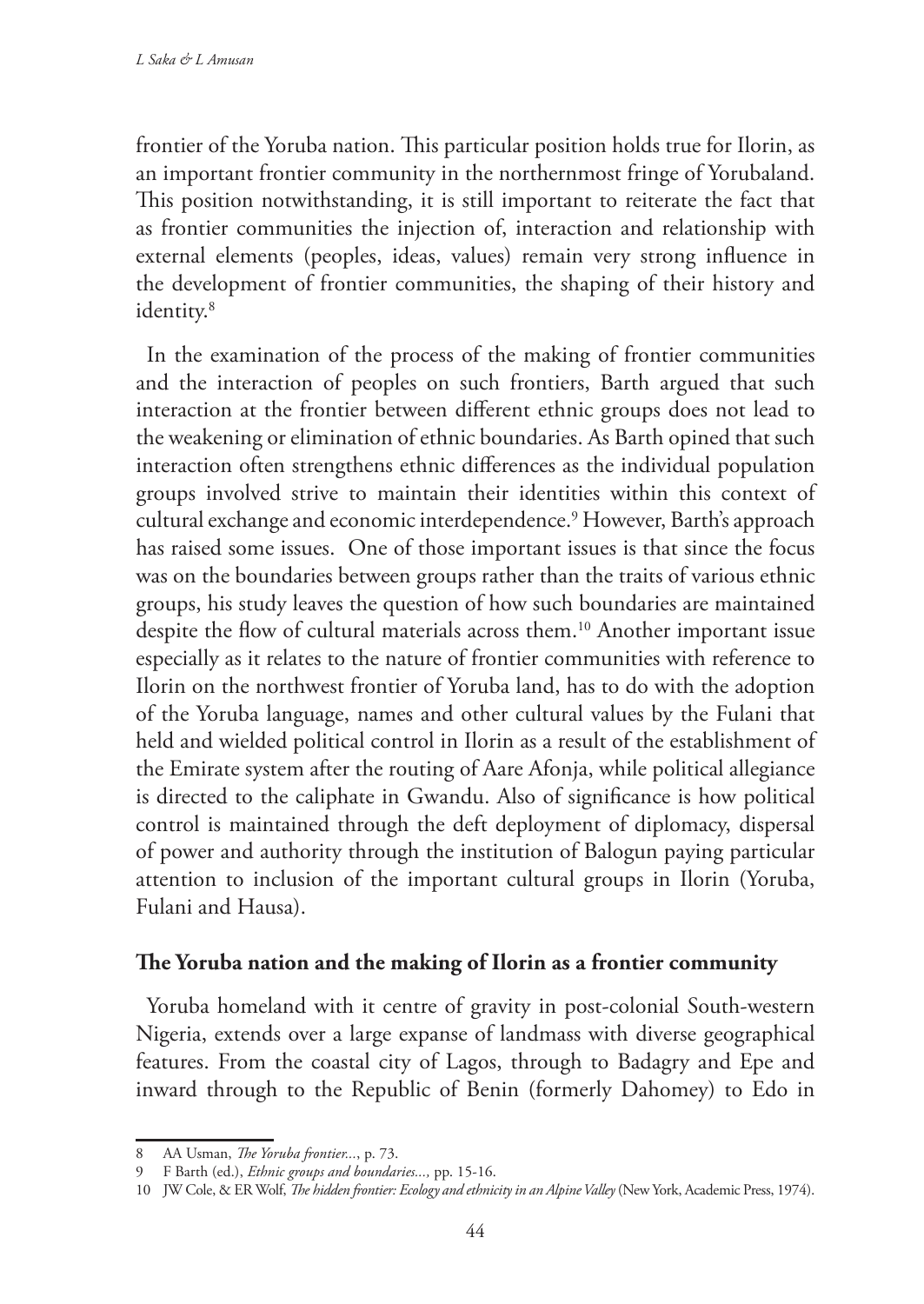South-Central Nigeria and up to the Okun speaking Yoruba in the northeast and Igboho, Igbeti, Kisi and ultimately Ilorin in the northwest direction.



Image 1: The Kingdom of Old Oyo and Its Neighbours, ca. 1800

Source: P Morton-Williams, "The Yoruba Kingdom in Oyo", D Forde and P Kaberry eds., *West African kingdoms in the nineteenth century* (London, Oxford University Press for the International African Institute, 1967) pp. 38.

While diversity of ecological conditions informed the complexity that characterized political organisations among the Yoruba, however, by the 18<sup>th</sup> century, the Kingdom of Oyo had evolved a well-developed and highly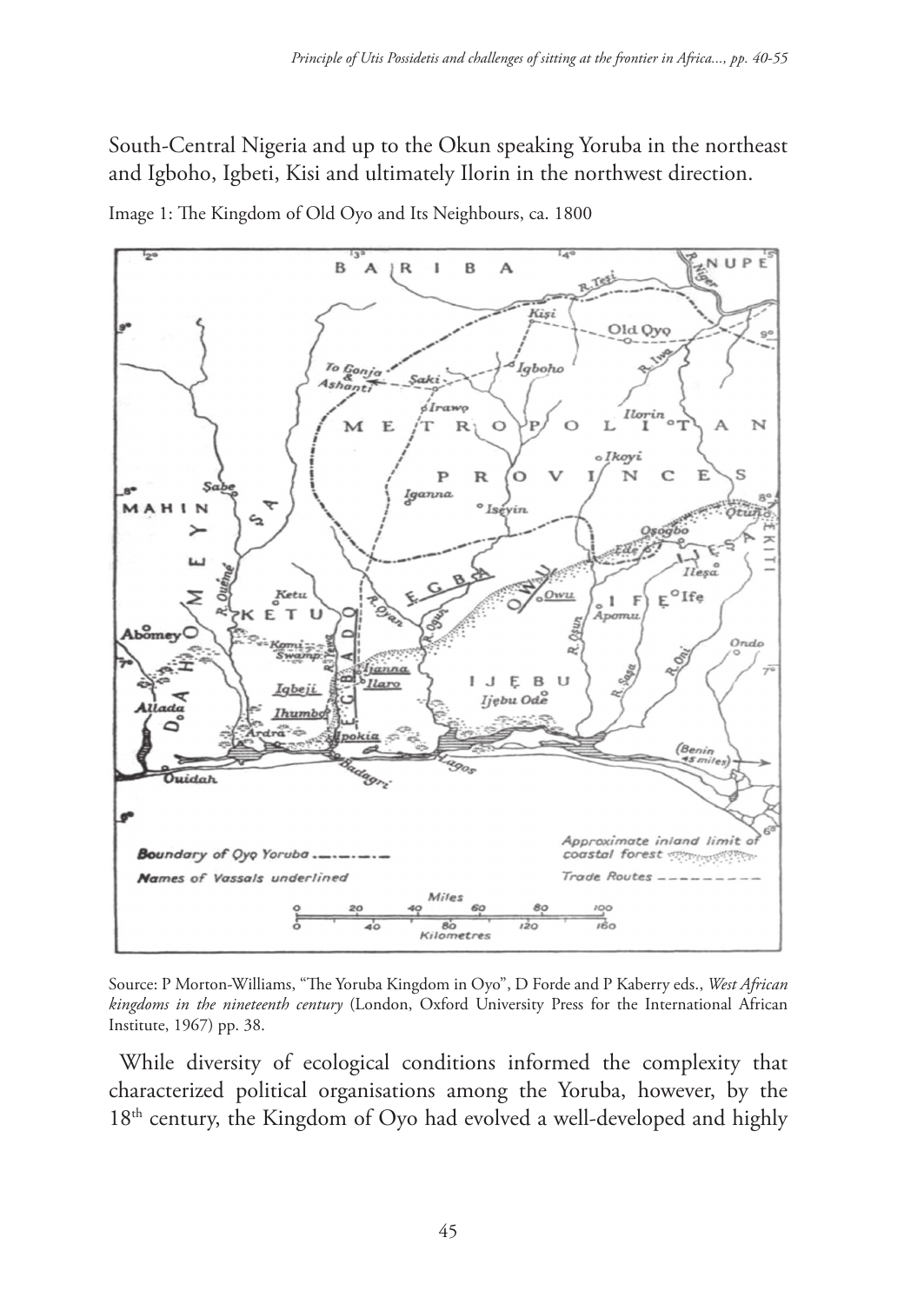centralized political system towards the northern section of Yoruba land.**<sup>11</sup>** With a strong military force under the command of Aare Onakakanfo, an expansionist posture that was largely informed by commercial interest, the Old Oyo Kingdom managed to lord it over many of the other Yoruba peoples and territory in the 18<sup>th</sup> century.

However, as no empire reigns forever, the hegemony of Oyo began to decline by the early 19<sup>th</sup> century. Factors that propelled the political destabilization and the weakening of Oyo military domination over the areas it controlled can be found in the internal problems that had both political and economic dimensions. Of importance was the recklessness and insubordination of chiefs to the leadership of Ala'afin of which the Basorun Gaa episode was the most noted. There is also the increasing security concern arising from the military incursion of the Fulani Jihadist from the north of the empire and the attendant population dispersal from Oyo Ile. As the vestige of the political power, influence and military force of the Old Oyo Empire unravelled, Yoruba land was thrown into a state of political confusion. The population dispersal and mass migration that accompanied the fall of the Old Oyo Empire boost the prominence of new settlements of which Abeokuta, Ibadan and Ilorin were the most prominent.12 The fall of the Old Oyo, the Islamization of the northern section of the empire, the rise of new city-states, growth of western educated Yoruba elite, the increasing influence of Christian missions and the imposition of colonial political authority largely aided the re-shaping of the

Yoruba nation, its society and of course politics in the late  $19<sup>th</sup>$  and early  $20<sup>th</sup>$ centuries.13

# **Myth and reality: Migration and the making of Ilorin as a fronteir community**

As it relates to the establishment of Ilorin as a human settlement, Jimoh avers that the first settler in what became Ilorin was a Baruba hermit. It then meant that Ojo "Isekuse", the itinerant Yoruba hunter that accounts have it as the

<sup>11</sup> MR Doortmont, "Recapturing the past: Samuel Johnson and the history of the Yoruba" (Ph.D, Eramus University Rotterdam, 1994), p. 1.

<sup>12</sup> IS Otukoko, "Migration, settlement pattern and transformation in Ilorin history", IS Otukoko (ed.), *Breakers of the Ilorin city wall: A socio-economic and political history of the Aliagans and their neighbours* (Ilorin: Fig & Olive Limited, 2016), pp. 1-26; AL Olumoh, *Managing ethno-political relations in Nigeria: The Ilorin example (1823- 2003)* (Lagos: University of Lagos Press and Bookshop Limited, 2015); HO Danmole, "Religion, politics and the economy in nineteenth century Ilorin: Some reflections", 1<sup>st</sup> Lecture Series of the Centre for Ilorin Studies (CILS) (Ilorin, University of Ilorin, 2012);LAK Jimoh, *Ilorin the journey so far...* .

<sup>13</sup> MR Doortmont, "Recapturing the past...", p. 3.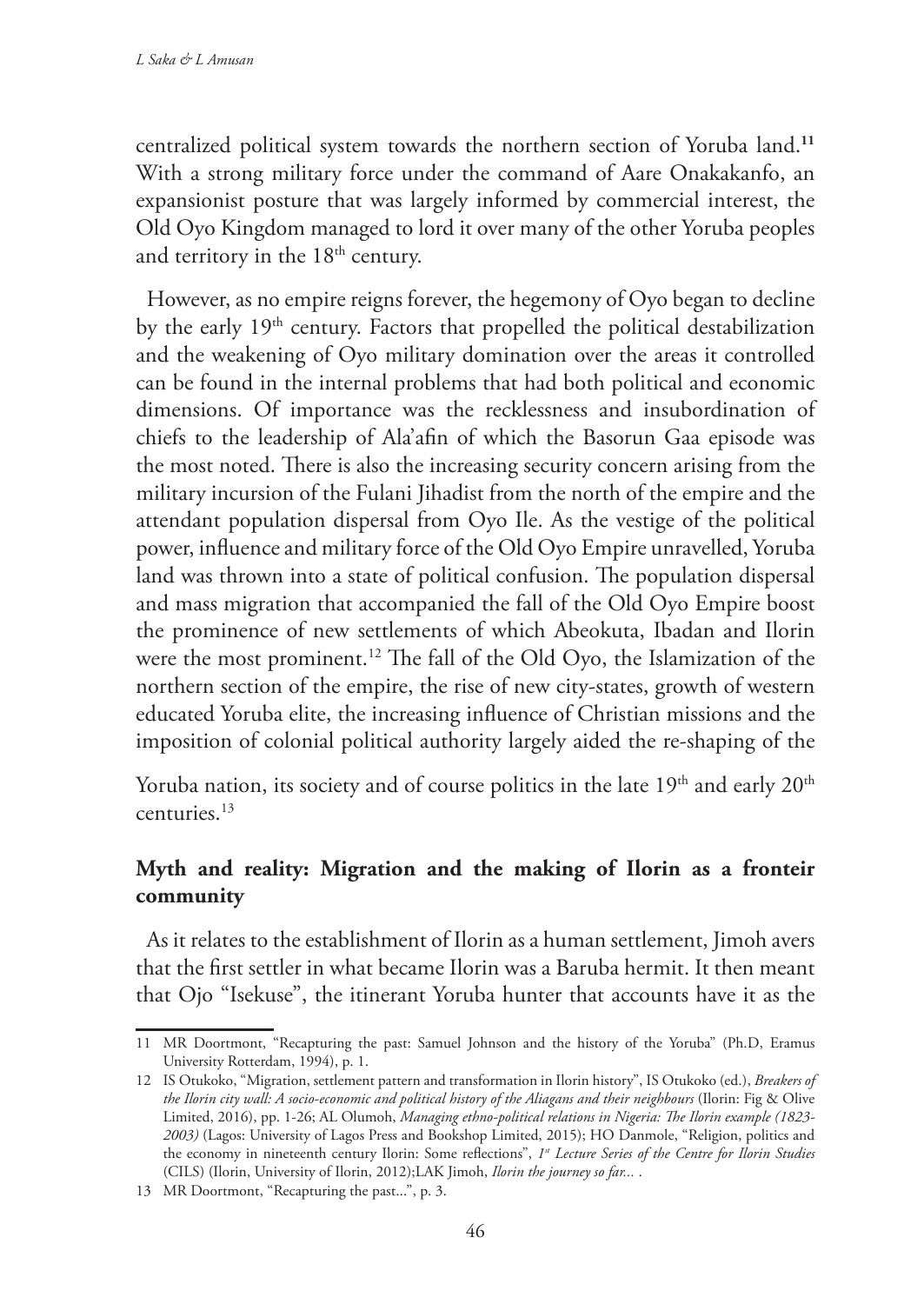first Yoruba of Oyo descent in the settlement, met the Baruba hermit in the location.<sup>14</sup> An account on how the settlement derived its name has it that the name comes from the rock that Ojo used to sharpen his hunting instruments (Okuta Ilo Irin; Ilo Irin). Other accounts alluded to the abundance of iron and the flourishing of iron working (Ilu Irin) and abundance of games for hunting (Ilu Erin) in the surrounding areas that make up present day Ilorin communities.15 While history did not recount what later happened to the Baruba, it is of importance to note that the Baruba quarters adjacent to Idi-Ape, the homestead of the Afonja still exits till today in Ilorin. While those that lives currently in the area might not be able to trace their descent to Baruba ethno-linguistic group, the area serves the purpose of immortalizing the first Baruba homestead in Ilorin.16

In relation to population migration into Ilorin, Otukoko notes that the history can be divided into two broad phases, which he denotes as the Pre-Islamic and the Islamic periods. Otukoko further breaks these into five phases of migration wave into Ilorin.17 The first and second phases of people movement into the site of present day Ilorin is identifiable with the settlement of Ojo Isekuse, Ayinla, Asaju. The third phase relates to the arrival of Laderin and his group and his appointment as Ajele for the Alaafin in the settlement. The fourth phase of people migration is associated with the time of Aare Ona-Kakanfo Afonja and the transition of Ilorin from being a war camp to the establishment of more settlement clusters by groups other than the Yoruba. This period coincides with the era of social upheaval and political turbulence in the Old Oyo Empire. As people migrate in search of save heaven, Ilorin, like Ibadan and Abeokuta, was a natural choice for migrants. Thus, Muslims migrants from the Old Oyo settled at Oke-Suna area under the control of the Sholagberu. Later the Gaa Olufadi and the Gambari Quarters were settled by Fulani and Hausa.18

It is important to highlight the position held by Omoiya (2013:35-36) that the imperial authority and suzerainty of the Old Oyo empire over Ilorin

<sup>14</sup> LAK Jimoh, *Ilorin the journey so far...*, p. 18.

<sup>15</sup> IS Otukoko, "Migration, settlement pattern and transformation in Ilorin history", IS Otukoko (ed.), *Breakers of the Ilorin city wall...*, pp. 121-124; LAK Jimoh, *Ilorin the journey so far...*, pp. 18-26; S Jimba, *Iwe itan Ilorin* (Ilorin, Jimba Books Productions), p. 13; S Johnson, *The history of the Yoruba's from the earliest times to the beginning of British protectorate* (Lagos, CMS Bookshop, 1921, Reprint, 1976), pp. 119-120.

<sup>16</sup> LAK Jimoh, *Ilorin the journey so far...*, pp. 18 & 26.

<sup>17</sup> IS Otukoko, "Migration, settlement pattern and transformation in Ilorin history", IS Otukoko (ed.), *Breakers of the Ilorin city wall...*, p. 2.

<sup>18</sup> IS Otukoko, IS Otukoko, "Migration, settlement pattern and transformation in Ilorin history", IS Otukoko (ed.), *Breakers of the Ilorin city wall...*, p. 11.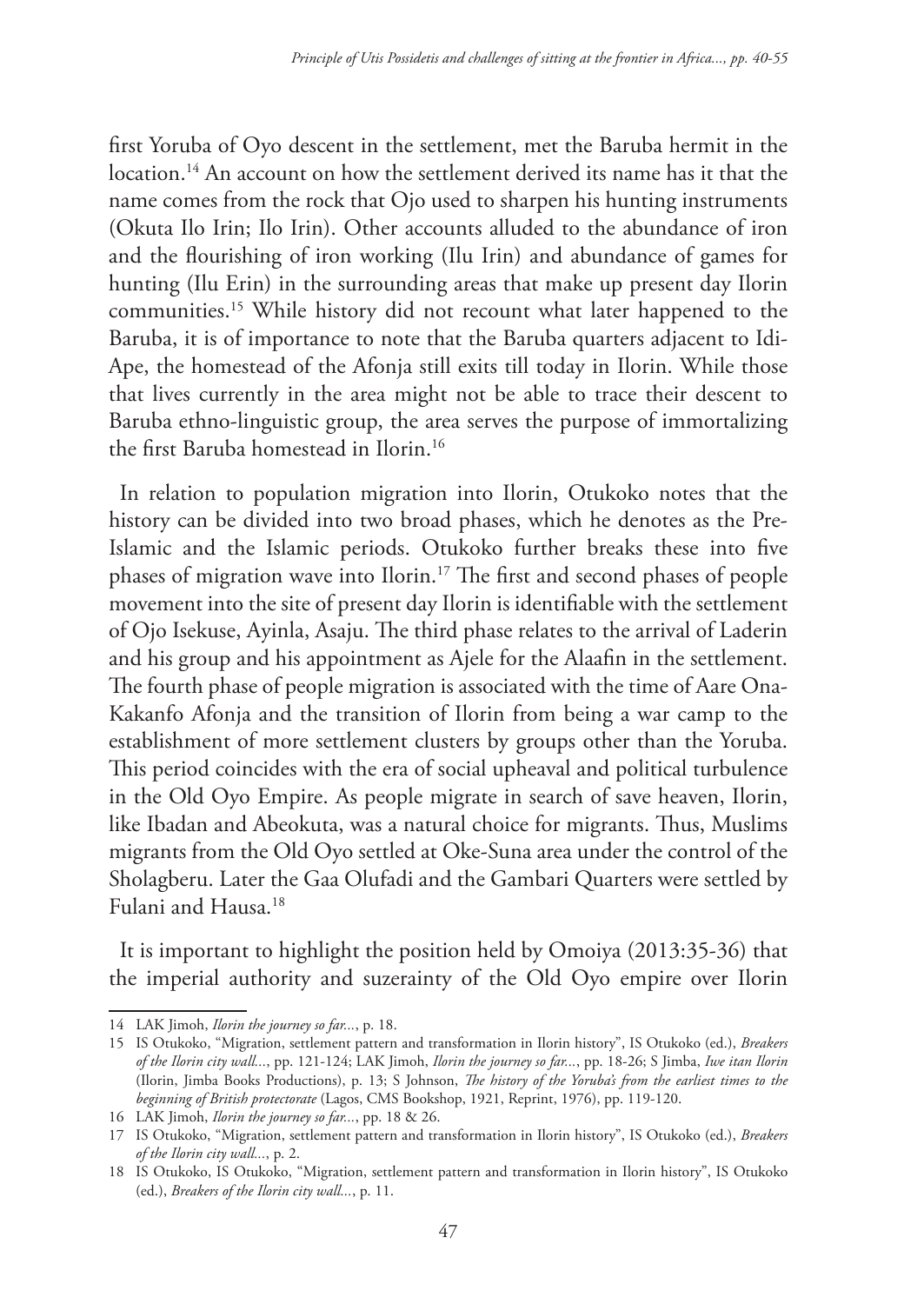starting from the 17<sup>th</sup> century is never in doubt as this has been acknowledged

by scholars and writers of Ilorin and Yoruba history.19 Indeed, this political control aided the growth of Ilorin as it facilitated the economic growth of the community even in the period before the establishment of the emirate political system. Prior to the appointment of Laderin, the progenitor of Aare Onakakanfo Afonja as Oyo empire 'Ajele' in Ilorin, the various groups (Ojo group, Asaju group, the Sholageru-Okesuna group and the Olufadi-Fulani group) that reside in the areas are said to exist independent of each other. The appointment brought the groups under a single authority that owes allegiance to the Oyo Empire.<sup>20</sup>

One thing that is clear as it relates to the rendition of Ilorin history is that a wide variety of literature exists on the nature of the origin and subsequent development of Ilorin as a community before the establishment of the Emirate system towards the end of the  $19<sup>th</sup>$  century.<sup>21</sup> However, as Danmole notes, an assessment of most of these accounts as given in the literature shows that they were full of obscurities and differing in the positions they held.<sup>22</sup> Notwithstanding, the controversies that shrouded the differing interpretation of Ilorin history, one common factor that runs through them all was that Ilorin was an important centre in Northern Yorubaland before 19<sup>th</sup> century. However, the community went through important transformation in relation to religion, politics and economy in the  $19<sup>th</sup>$  century.<sup>23</sup>

### **Aare Ona Kakanfo Afonja, Shehu Alimi, Solagberu and the making of Ilorin**

According to Danmole, the transformation that Ilorin witnessed at the beginning of the 19<sup>th</sup> century revolved around the socio-political careers of three important personalities that shaped the course of the town's history. These personalities were Aare Ona Kakanfo Afonja; Al-Salih popularly referred to as Shehu Alimi and Solagberu. The interrelationship between the three

<sup>19</sup> SY Omoiya, "The location of economic potentials of a frontier community in Nigeria: An exploit on Ilorin in the 20th century", *International Journal of Humanities and Social Sciences Invention*, 2(1), pp. 35-36.

<sup>20</sup> SY Omoiya, "The location of economic potentials of a frontier community in Nigeria...", *International Journal of Humanities and Social Sciences Invention*, 2(1), p. 36

<sup>21</sup> For details JA Burdon, *Northern Nigeria, historical notes on certain emirates and tribes* (London, Gregg International Publishers, 1907, Reprint in 1972); KV Elphinstone, *Gazetteer' of Ilorin province* (London, Waterlow, 1921); HB Hermon-Hodge, *Gazetteer of Ilorin province* (London, Allen and Unwin, 1929); SJ Hogben & AHM Kirk-Greene, *Emirates of Northern Nigeria* (London, Oxford University Press, 1966); HO Danmole & T Falola, "The documentation of Ilorin by Samuel Ojo Bada", *History in Africa: A Journal of Method,* 20, 1993, pp. 1-13.

<sup>22</sup> HO Danmole, "Religion, politics and the economy...", *1st Lecture Series of the Centre for Ilorin Studies,* 2012, p. 6.

<sup>23</sup> HO Danmole, "Religion, politics and the economy...", *1st Lecture Series of the Centre for Ilorin Studies,* 2012, p. 7.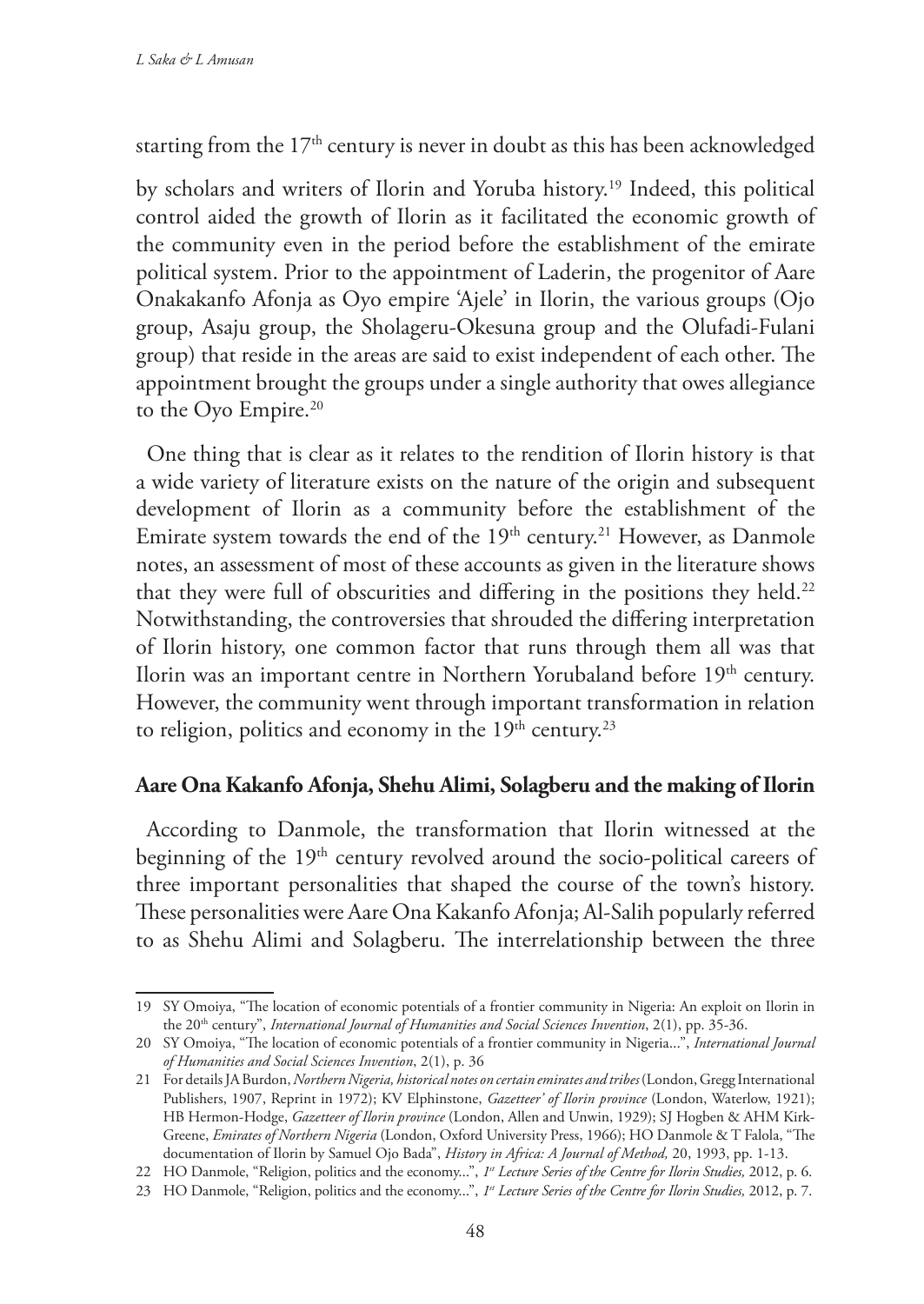personalities (cooperation, discord and open confrontation) largely influenced the path of history of Ilorin especially as it relates to the establishment of and imposition of emirate system of political organization. Danmole, also notes that Ilorin became an important and widely known settlement as a result of Afonja's military prowess. This also corresponds closely with the influence of important military warriors and the growth of Ogbomoso, Ibadan and Abeokuta during this time of political upheaval in the Old Oyo Empire.<sup>24</sup>

Also of high historical significance as it relates to the growth of Ilorin especially the influence of Islam as a unifying bond and the establishment of the emirate system, is the personality of Al-Salih (Shehu Alimi). Before settling down permanently in Ilorin, Shehu Alimi was recalled to have visited some Yoruba community, teaching and spreading the message of Islam. By settling down in Ilorin, Muslims fleeing from the crisis in the Old Oyo Empire flocked to Ilorin while Alimi friendship with Afonja also gave the Muslims within Afonja's fold both the spiritual and security succour they craved for. On his own part, Sholagberu who moved from Kuwo near present day Ilorin settled at Oke-Suna and helped to attract Muslims converts from the empire and adjacent villages to Ilorin. Aside attracting Muslim converts, Sholagberu's Oke Suna also serves as a fertile ground for Alimi to advance his Islamic propagation activities. Sholagberu support was also very instrumental to the emergence of Abdulsalam, the first son of Shehu Alimi as the first Emir of Ilorin after the political intrigues that revolved around the declaration of the Emirate had settled.25

In the course of the development and growth of Ilorin as an important frontier community north of the Old Oyo Empire, the town took directive from and got legitimacy from two main centres of power; the Old Oyo Empire under the control of the Alaafin at the earliest stage and from the Sokoto Calihpate via the Emir of Gwandu at the latter stage of its development when the emirate system took hold. According to Danmole, between 1817 and 1823, Ilorin legitimacy emanated from the title of Aare Ona Kakanfo that Afonja got from the Alaafin of the Old Oyo Empire and Alimi spiritual authority. From 1823 onward, Ilorin legitimacy emanated from her status as the Emirate of the Yoruba and sanctioned from Gwandu in 1829 with the directive that the Emir should use his position to aid the propagation of Islam.<sup>26</sup>

<sup>24</sup> HO Danmole, "Religion, politics and the economy...", *1st Lecture Series of the Centre for Ilorin Studies,* 2012, pp. 6-7.

<sup>25</sup> HO Danmole, "Religion, politics and the economy...", *1st Lecture Series of the Centre for Ilorin Studies,* 2012, pp. 8-9.

<sup>26</sup> HO Danmole, "Religion, politics and the economy...", *1st Lecture Series of the Centre for Ilorin Studies,* 2012, pp. 10-11.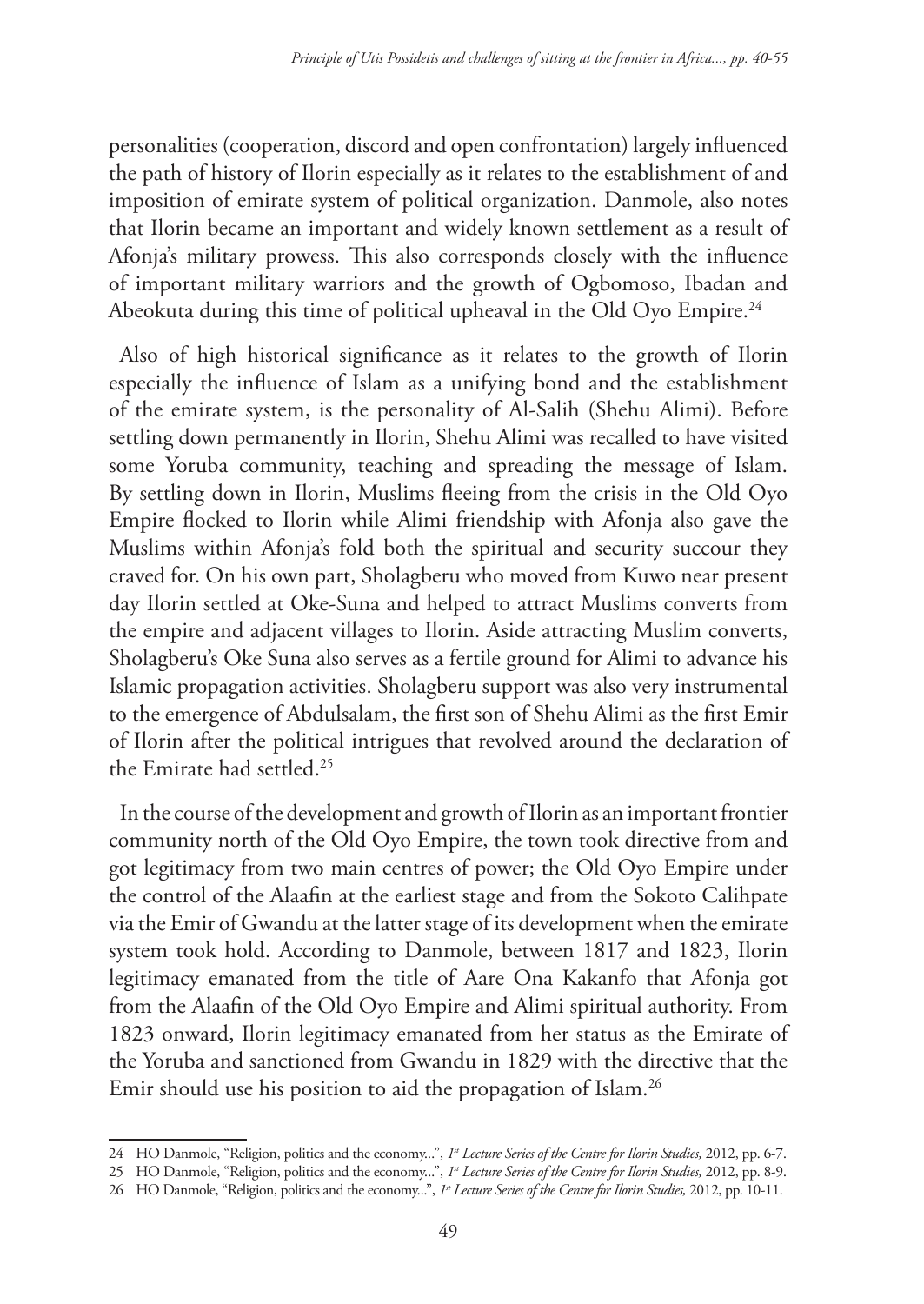# **Frontier community as melting point of cultures and the challenges of identity and belonging: Insights from Ilorin**

Who are the people of Ilorin? How can we categorize the people that inhabit the area that is today known as Ilorin? Are the people of Ilorin, Yoruba in ethno-cultural categorization or are they just speakers of the Yoruba language? What constitute the most important factor(s) for ascribing ethnic marker to a people or community? Will it be geographical location; sharing of cultural practices, values and beliefs; spoken language and/or linguistic consideration; or identity of political leaders? There is no doubt that attaching a definite social categorization to people that occupy the frontier of ethno-cultural and linguistic group is a vexing issue. And the problematique is majorly as a result of the cross-cutting nature of social interaction and intermingling of ideas, values and beliefs at the frontier. Without much doubt, the dynamism of socio-cultural exchange at the frontier does enrich in significant manner the social experiences of frontier communities. However, this dynamism at the same time creates the crisis of ascription of social categorization.

Within this context, people/community at the frontier of ethno-cultural group are often seen as too distant from the mainstream of the group that they claim affiliation to. Not only this, their belongingness to the group is, often times under scrutiny and under constant questioning. But more importantly is that such communities also face the dilemma of "self-ascription" in relation to how inhabitants of such community see themselves. To this end, the issue of identity ascription to the people of Ilorin by the Yoruba from the Southwest from which the community "Ilorin' takes the language that predominates in the Ilorin emirate and to the Caliphate from where the emirate system takes its legitimacy, the Emir and Fulani heritage and the geo-political categorization of Ilorin as part of Northern Nigeria creates a complex identity crisis. The dynamism of social relations and the crisis of identity ascription as it relates to Ilorin, clearly manifest in the complexity that characterized the composition of populations of main quarters in Ilorin, especially in the context of ethnic affiliation of early fore-bearers of the areas as highlighted by Jimoh in his important work on the history of Ilorin.27

As asserted by Omoiya the suzerainty of Oyo over Ilorin especially in the formative era of the community is never a subject of doubt.<sup>28</sup> This much is also

<sup>27</sup> LAK Jimoh, *Ilorin the journey so far...,* p. 40.

<sup>28</sup> SY Omoiya, "The location of economic potentials of a frontier community….", *International Journal of Humanities and Social Sciences Invention*, 2(1), pp. 36-37.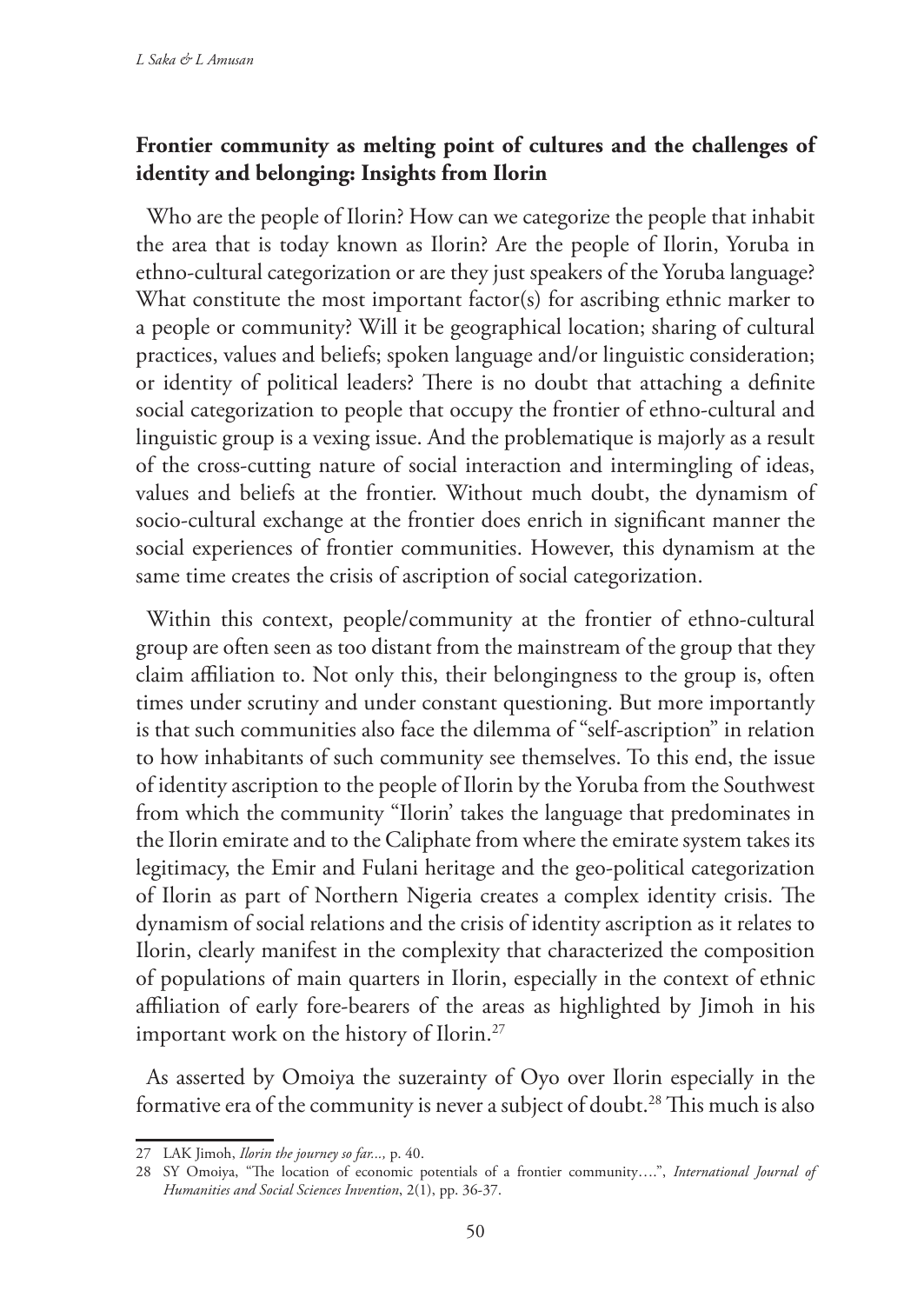alluded to by Olumoh and by Jimoh.29 However, as highlighted earlier, the sons of Alimi, that implant the emirate system over Ilorin and whose lineage continues to occupy the position of Emir of Ilorin sought and got legitimacy from the Sokoto Caliphate through Gwandu. The letter (wothiqat) sent to Oba Abdulsalami, the first Emir of Ilorin was a testimony to this effect.<sup>30</sup> Thus, as it relates to politics, authority for the Emir flows from Sokoto, the administrative capital and seat of the Caliphate. While the establishment of a Fulani ruling dynasty over Ilorin which is originally under Oyo suzerainty might be seen as an aberration, Jimoh however, argues that this phenomenon relates perfectly with the establishment of Fulani hegemony in the other emirates in Hausa and Nupe areas of Northern Nigeria and tallies with the usurpation of Ibadan from the Egbas by Oyo fugitive and the seizure of Ago-Oja by Alaafin Atiba to establish a new capital for the crumbling Oyo empire after the sacking of Oyo Ile.<sup>31</sup>

Having said this, it is important to note that the change in the nature of political relationship in Ilorin after the establishment of the emirate political system did not detract from the importance and significance of the Yoruba influence over Ilorin especially in the cultural sphere with the Yoruba language being the most important marker of this seemingly but subtle Yoruba influence on Ilorin as a community and its people. Till date, Yoruba remains the lingua franca and most widely spoken language among the people of Ilorin. Another important area that highlights Oyo Yoruba's continued relevance in Ilorin relates to the enduring influence of Yoruba names given to people of Ilorin including those who are originally non-Yoruba through their progenitors. This also reflects in Yoruba names appearing in the names of Ilorin Fulani ruling elite and their offspring. The Ninth Emir of Ilorin, Zulukarinainin Gambari bears "Aiyelabowo" which is a Yoruba name. The Tenth Emir, Aliyu AbdulKadir bears "Baba Agba" while the Eleventh Emir, Ibrahim Zulu Gambari bears "Kolapo".

Another important marker of Oyo Yoruba influence on the evolution of Ilorin, especially in political term, is the introduction of the institution of Balogun (Warlord; War Chief and/or War Commander) for the three most important ethno-linguistic clusters that make up the Ilorin emirate. Although there are differing schools of thought as they relate to the emergence of the

<sup>29</sup> AL Olumoh, *Managing ethno-political relations in Nigeria...*; LAK Jimoh, *Ilorin the journey so far...*, p. 40.

<sup>30</sup> LAK Jimoh, *Ilorin the journey so far...*, p. 44.

<sup>31</sup> LAK Jimoh, *Ilorin the journey so far...*, p. 12.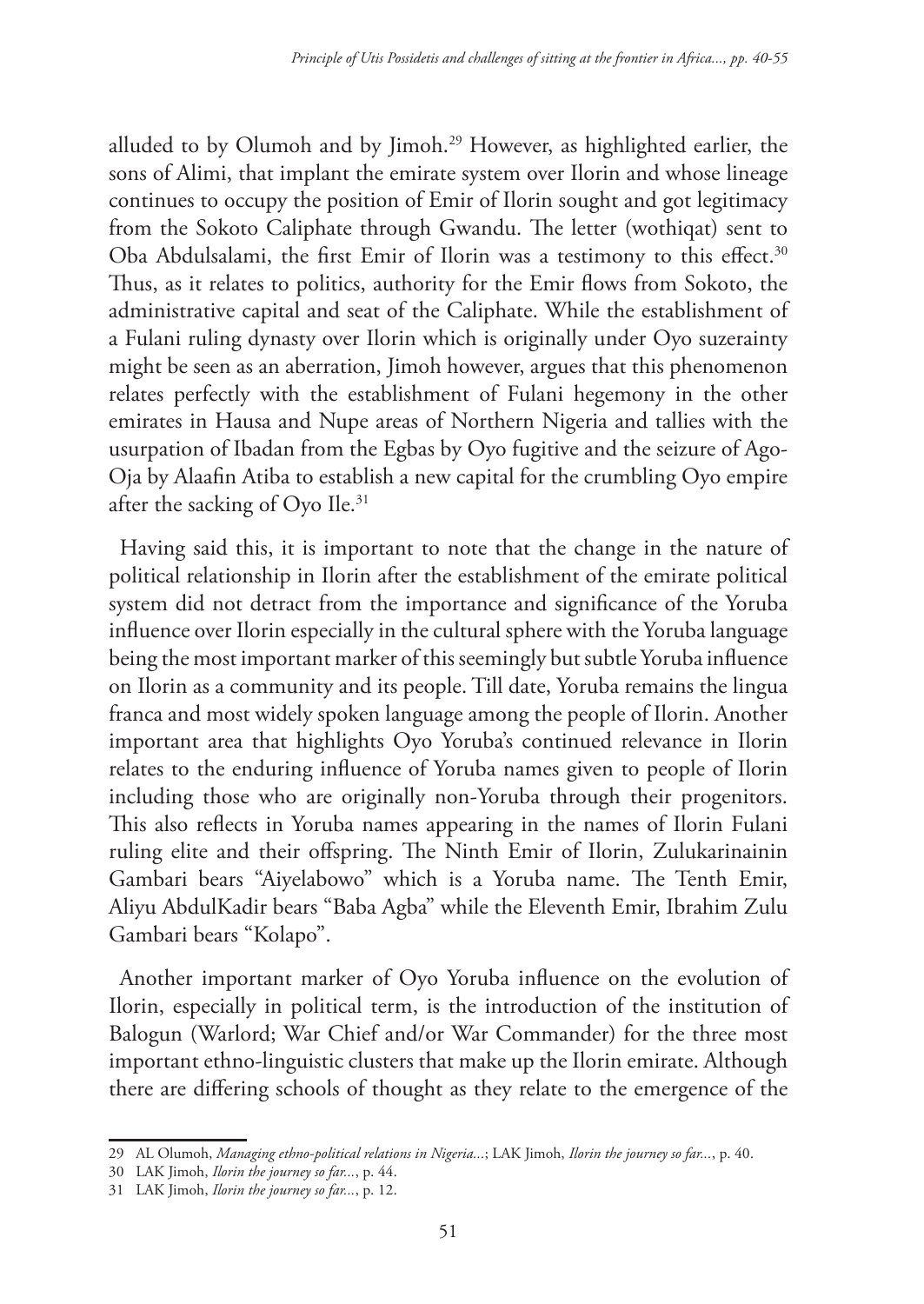Balogun as a powerful political institution in the administration of Ilorin emirate, Omoiya, notes that events in Ilorin emirate history are pointer to the fact that the emergence of the Balogun institution was a trend associated with the militarized phase and military adventure that was significant in Ilorin history.<sup>32</sup> Aside, the adoption of the title for all population clusters (Yoruba and Non-Yoruba) points to the fact that the political transformation of Ilorin into an emirate system was from a Yoruba political system and underscores the enduring influence of Yoruba in Ilorin's social history and evolution of its political system.

Underscoring the significance of the Baloguns' as war commanders and administrative heads of their quarters, Omoiya notes that the traditional political structure in Ilorin emirate could simply be likened to a confederacy.<sup>33</sup> Adopting this administrative arrangement by the earliest Emir, notably Abdulsalami and Shitta was a deft political strategy to ensure survival by incorporating the different linguistic clusters in the political administration and governance of the emirate. This position was informed by the fact that each of the Balogun enjoys relative autonomy in the running of their respective administrative wards within the township and participates actively in arriving at decision jointly with the Emir as it relates to governance of Ilorin Emirate, the Emir's Council.<sup>34</sup> As in relates to the appointment of Balogun in Ilorin history, the first to be appointed as Balogun into the Emir's council were, Doshe as Balogun Gambari, the Olufadi as Balogun Fulani, Usman from the Yoruba, as Balogun Ajikobi. As a result of numerous wars waged to wardoff Oyo army attacks on Ilorin, a fourth Balogun was appointed among the Yoruba and thus Yusufu Bale was appointed Balogun Alanamu.<sup>35</sup> Also of importance is the need to note that while Aare Afonja was rooted at battle with Shehu Alimi's jamma, his offspring were rehabilitated and given the title of Magaji Aare and they still continue to hold the position.<sup>36</sup> The position of Baba Isale was also created for the offspring of the Afonja lineage.

<sup>32</sup> SY Omoiya, "The Balogun institution as an ethnic representation in the traditional emirate system in Ilorin", *Benue Valley Journal of Humanities*, 7(2), 2007, p. 50.

<sup>33</sup> SY Omoiya, "The Balogun institution as an ethnic representation...", *Benue Valley Journal of Humanities*, 7(2), 2007, p. 57.

<sup>34</sup> SY Omoiya, "The Balogun institution as an ethnic representation...", *Benue Valley Journal of Humanities*, 7(2), 2007, pp. 50-51 & 57.

<sup>35</sup> Jimoh, however notes that Se'eni was the first to commander troops from Alanamu quarter during the Nupe War and thus Se'eni is the first Balogun for the Alanamu quarter. On this see; LAK Jimoh, *Ilorin the journey so far...*, p. 83.

<sup>36</sup> LAK Jimoh, *Ilorin the journey so far...*, pp. 34 & 58.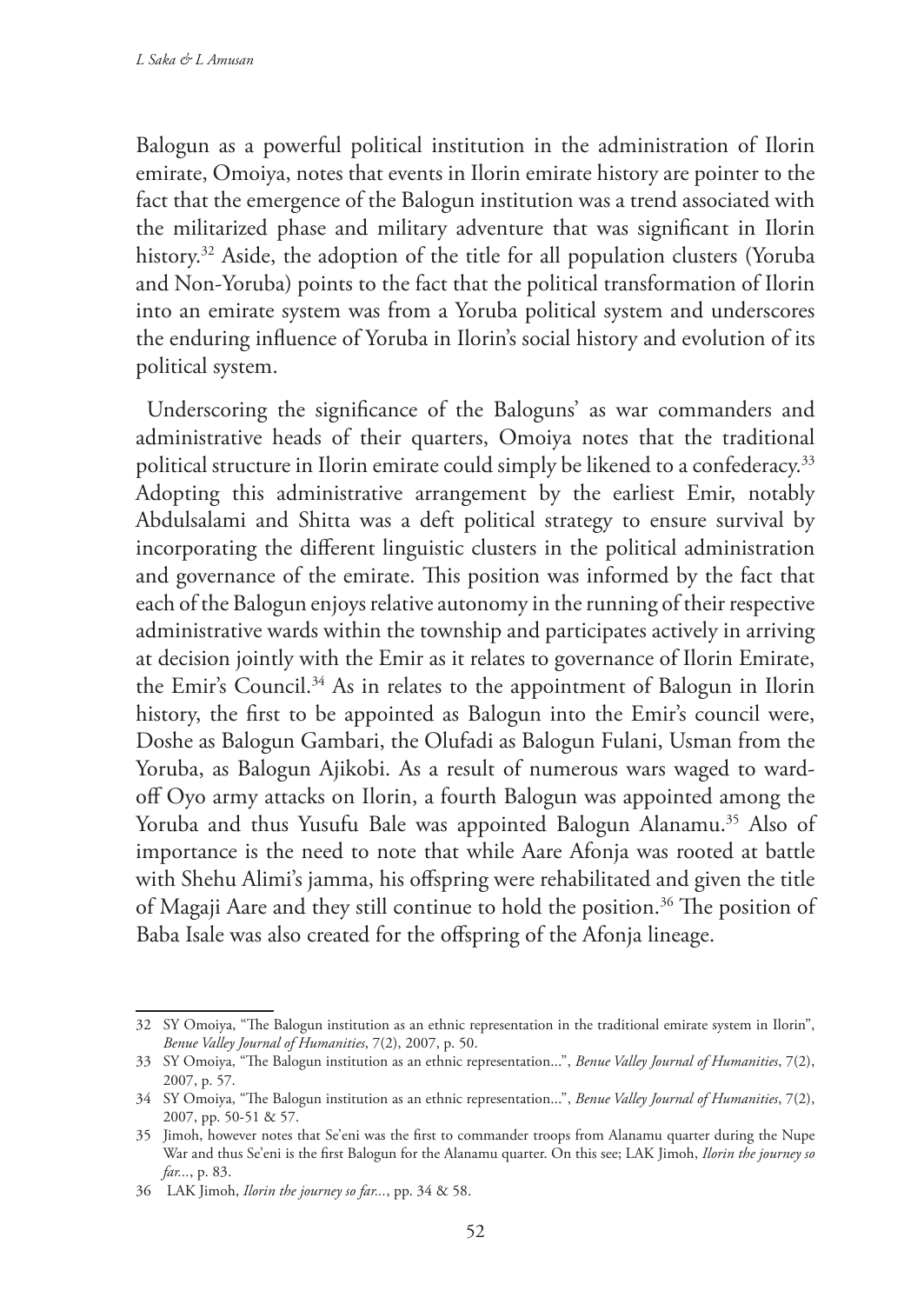Another important area where the enduring influence of Yoruba manifests itself is in the naming of compounds within Ilorin inclusive of Balogun Gambari and Fulani wards, areas that would traditionally be interpreted as been non-Yoruba. Indeed, as Jimoh, notes, the composition and evolution of Ilorin as an ethno-cultural melting point is a serious candidate for study in social anthropology.37 For instance, in Oke Imale areas, there are numerous families whose ancestry are of non-Yoruba. In Balogun Fulani ward, there are more families with Yoruba ancestry than are those with Fulani ancestry even though one will tend to expect that the Ward will be more populated by those that are of Fulani in ethno-linguistic term. In the Balogun Gambari ward, there are families that are of core Yoruba ancestry, inclusive of key chieftaincy families in the ward. This is not to deny the fact that the ward is cosmopolitan comprising Hausa, Kanuri, Nupe, Gwari, Baruba and Kemberi.38 Thus, it is clear that Ilorin rather than being a homo-ethnic community was actually multi-ethnic in composition and thus a melting point of cultures. By this, the cultural heritage of Ilorin though benefitting immensely from the Yoruba to the south, but it also interacted with, borrowed from and infused other cultural practices, values and beliefs with the predominant Yoruba culture to create a distinct ethno-cultural mix that is peculiar to its history of sociocultural and political evolution.

Herein lies the challenge of identity for Ilorin and its people. The catch is while the apparent Yorubanization of many social aspects of life and living of the people in Ilorin and the seemingly passive obliteration of other cultures from which Ilorin taps tend to stamp the Yoruba identity on the city and its people. However, it will be wrong to dismiss other cultures from which Ilorin takes sustenance as a cosmopolitan and ethnically mixed community. It is also important to note that notwithstanding the apparent Yorubanization of Ilorin and its people, the Yorubaness of Ilorin people inclusive of those that carry core Yoruba ancestry continue to be called to question by the mainstream Yoruba people in Southwestern Nigeria. As for Northern Nigeria ruling elite, Ilorin and its people are only categorized as Northern as political expediency dictates. While the influence of Islam as a single unifying factor among the disparate groups that make up Ilorin cannot be called to question, however, the sharing of same religion has not been a strong enough reason to wholly adopt Ilorin by the power elite in the North. Thus, whether in socio-cultural or political context, the fate of Ilorin and its people appear to be an undecided

<sup>37</sup> LAK Jimoh, *Ilorin the journey so far...*, p. 9.

<sup>38</sup> LAK Jimoh, *Ilorin the journey so far...*, pp. 10-11.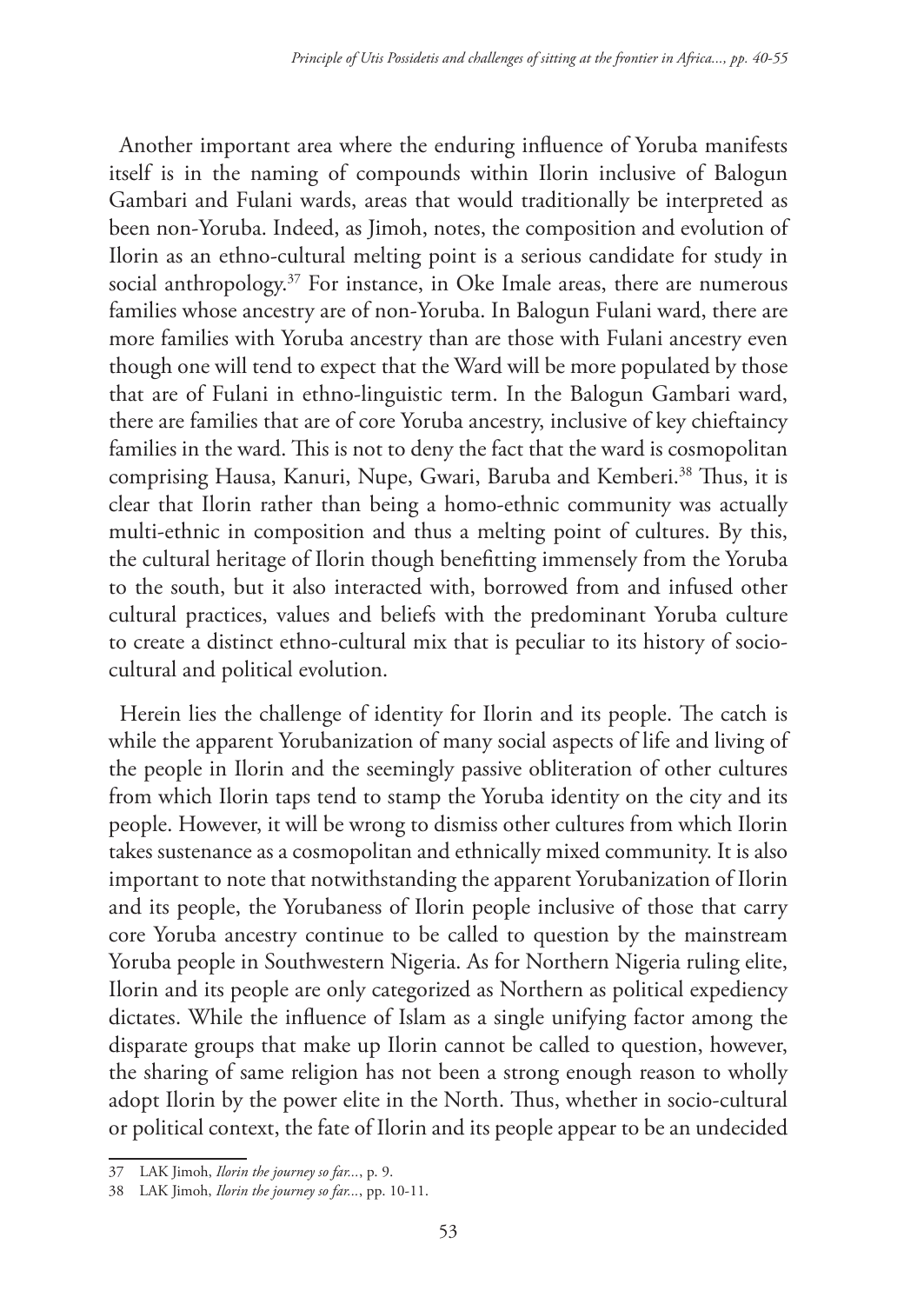issue which is subject to the vagaries of construction, deconstruction and reconstruction in the canvass of social, cultural and political engineering.<sup>39</sup>

## **Conclusion**

The northern frontier of Yoruba is geographically distinct from the rest of Yoruba land to the south and also culturally more diverse. Although the areas at the frontier of Yoruba in the north are populated by groups that speak the "Yoruba" language, however their Yoruba language differs from that of other Yoruba groups in terms of dialect, and among its own speakers in intonation and pronunciation of some words. Though with strong infusion of Yoruba values, ideas and principles, the people at the frontier of Yoruba also benefitted immensely from other cultures in the course of their historical evolution as the experience of the Okun Yoruba in present day Kogi state and the Igbomina and Ilorin in present Kwara state vividly demonstrates.<sup>40</sup> Thus, as their experience indicates, communities in the northern frontiers of Yoruba land to the east and west are but melting point of cultures and practices.

For Ilorin in particular, the community has largely been successful in wedging together the disparate cultures and values of the peoples that now called Ilorin their home. This successes, has greatly enriched the culture of the community and project it as a shinning example of a peaceful multicultural community.

The multicultural character of communities in the northern frontier of Yoruba land, accounts for the uniqueness of the traditions of these communities and sets them apart from the rest of the Yoruba cultural groups. This has been demonstrated by this brief attempt at discussing the frontier character of Ilorin and its multi-cultural tradition. As Usman notes, the Yoruba speaking communities to the north of the frontier of Yoruba land have also been a foci of power politics and diplomacy.<sup>41</sup> Historically, the frontier nature of the region has been a mixed blessing. It has served via commercial and sociocultural contacts and as an entrepôt of northern cultural traditions and trade to the rest of Yorubaland. On the other hand, the region was also plagued by and had to contends with threats of external invasion. To this end, it had to wage war of survival as the case of Ilorin had shown. While the multicultural character of communities at the frontier of Yoruba land to the

<sup>39</sup> SA Aliyu, "The indices of ethnic identity in a multicultural society: an appraisal of Ilorin's identity", *The FAIS Journal of Humanities*, 4(2), 2010, pp. 1-29.

<sup>40</sup> AA Usman, *The Yoruba frontier...*, p. 73.

<sup>41</sup> AA Usman, *The Yoruba frontier...*, p. 88.